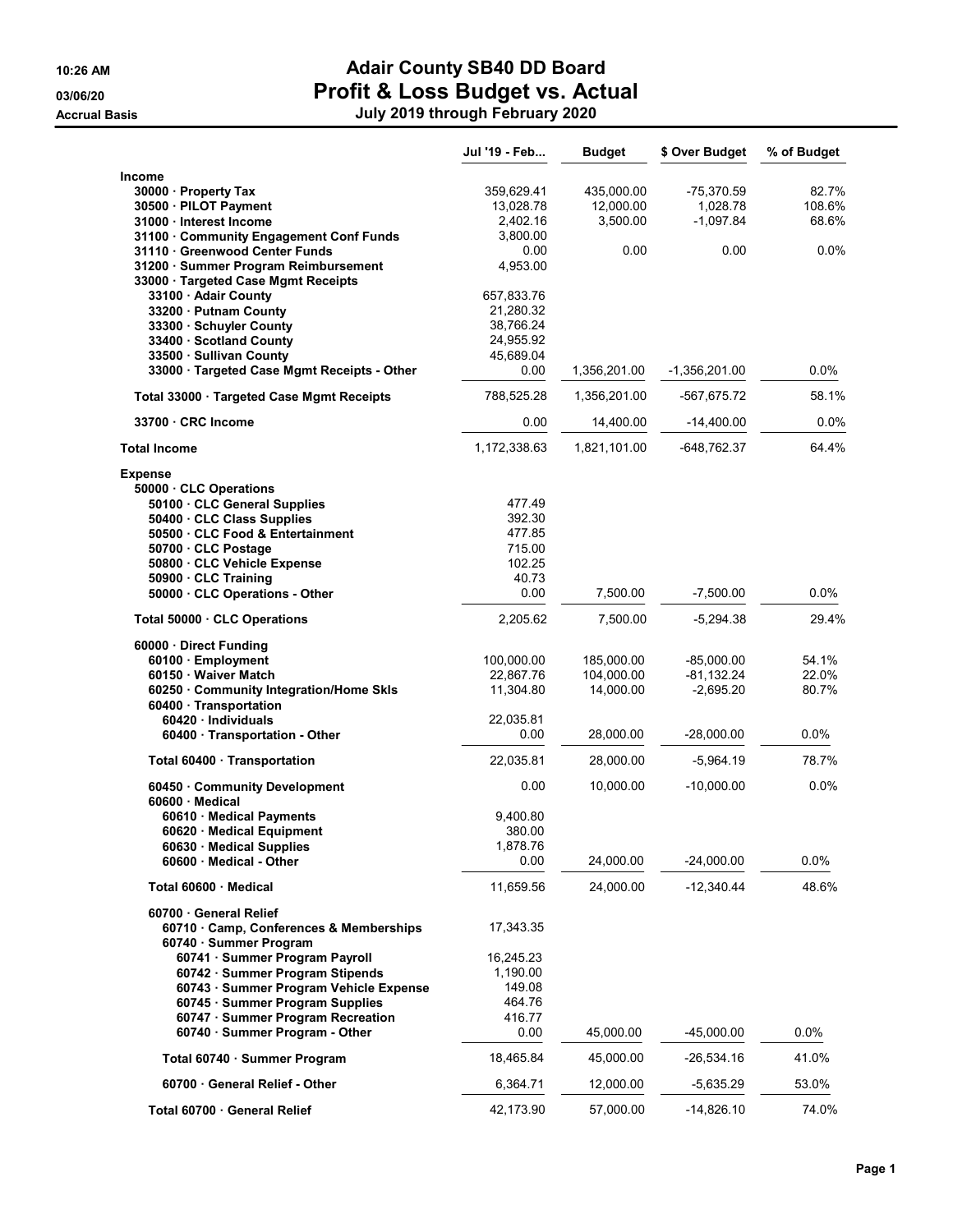| 2,315.39<br>3,000.00<br>$-684.61$<br>77.2%<br>60800 · Temporary Residential Supports<br>425,000.00<br>$-212,642.78$<br>50.0%<br>Total 60000 Direct Funding<br>212,357.22<br>0.00<br>9,000.00<br>$-9,000.00$<br>$0.0\%$<br>60950 CRC Expense<br>61000 · Funding to Other Counties<br>61100 · Funding to Putnam County<br>1,535.27<br>61200 · Funding to Schuyler County<br>9,759.11<br>61300 · Funding to Scotland County<br>1,396.78<br>61400 · Funding to Sullivan County<br>7,206.82<br>0.0%<br>61000 · Funding to Other Counties - Other<br>0.00<br>35,000.00<br>$-35,000.00$<br>56.9%<br>19,897.98<br>35,000.00<br>$-15,102.02$<br>Total 61000 · Funding to Other Counties<br>70000 · Targeted Case Mgmt Expense<br>75000 · Sullivan County<br>75160 Translation Services<br>31.25<br>31.25<br>Total 75000 · Sullivan County<br>31.25<br>Total 70000 · Targeted Case Mgmt Expense<br>80000 · Programming - Indirect<br>0.0%<br>80500 Accreditation<br>0.00<br>10,000.00<br>$-10,000.00$<br>22.7%<br>454.00<br>2,000.00<br>$-1,546.00$<br>81000 · Board Expense<br>82000 Governmental Relations<br>0.00<br>500.00<br>$-500.00$<br>$0.0\%$<br>83000 Conferences/Workshops<br>83200 Conferences/Workshop-CLC<br>10.00<br>83300 Conferences/Workshops-General<br>2,459.68<br>83310 Community Engagement Conference<br>4,851.05<br>83000 · Conferences/Workshops - Other<br>1,359.13<br>23.6%<br>5,750.00<br>-4,390.87<br>8,679.86<br>5,750.00<br>151.0%<br>Total 83000 · Conferences/Workshops<br>2,929.86<br>0.00<br>50,000.00<br>0.0%<br>83500 · Depreciation Expense<br>$-50,000.00$<br>540.00<br>4,000.00<br>13.5%<br>84000 Dues and Memberships<br>$-3,460.00$<br>85000 · Employee Travel<br>70400 · TCM Admin Mileage<br>1,152.04<br>71150 · TCM Adair Mileage<br>5,376.49<br>1,425.64<br>72150 · TCM Putnam Mileage<br>73150 · TCM Schuyler Mileage<br>1,842.45<br>74150 · TCM Scotland Mileage<br>817.53<br>75150 · TCM Sullivan Mileage<br>2,471.53<br>85000 · Employee Travel - Other<br>4,239.50<br>30,000.00<br>$-25,760.50$<br>14.1%<br>17,325.18<br>30,000.00<br>$-12,674.82$<br>57.8%<br>Total 85000 · Employee Travel<br>86000 · Insurance<br>425.00<br>86100 Directors & Officers<br>86500 · Workers' Compensation<br>7,038.00<br>26,000.00<br>$-26,000.00$<br>$0.0\%$<br>86000 - Insurance - Other<br>0.00<br>Total 86000 · Insurance<br>7,463.00<br>26,000.00<br>28.7%<br>$-18,537.00$<br>87000 Office Expenses<br>87100 Office Supplies<br>87110 Office Supplies-Country Club<br>557.27<br>87120 Office Supplies-McPherson<br>4,183.56<br>87100 Office Supplies - Other<br>1,344.52<br>8,000.00<br>$-6,655.48$<br>16.8%<br>6,085.35<br>8,000.00<br>76.1%<br>Total 87100 · Office Supplies<br>$-1,914.65$ | Jul '19 - Feb | <b>Budget</b> | \$ Over Budget | % of Budget |
|------------------------------------------------------------------------------------------------------------------------------------------------------------------------------------------------------------------------------------------------------------------------------------------------------------------------------------------------------------------------------------------------------------------------------------------------------------------------------------------------------------------------------------------------------------------------------------------------------------------------------------------------------------------------------------------------------------------------------------------------------------------------------------------------------------------------------------------------------------------------------------------------------------------------------------------------------------------------------------------------------------------------------------------------------------------------------------------------------------------------------------------------------------------------------------------------------------------------------------------------------------------------------------------------------------------------------------------------------------------------------------------------------------------------------------------------------------------------------------------------------------------------------------------------------------------------------------------------------------------------------------------------------------------------------------------------------------------------------------------------------------------------------------------------------------------------------------------------------------------------------------------------------------------------------------------------------------------------------------------------------------------------------------------------------------------------------------------------------------------------------------------------------------------------------------------------------------------------------------------------------------------------------------------------------------------------------------------------------------------------------------------------------------------------------------------------------------------------------------------------------------------------------------------------------------------------------------------------------------------------------------------------------------------------------------------------------------------------------|---------------|---------------|----------------|-------------|
|                                                                                                                                                                                                                                                                                                                                                                                                                                                                                                                                                                                                                                                                                                                                                                                                                                                                                                                                                                                                                                                                                                                                                                                                                                                                                                                                                                                                                                                                                                                                                                                                                                                                                                                                                                                                                                                                                                                                                                                                                                                                                                                                                                                                                                                                                                                                                                                                                                                                                                                                                                                                                                                                                                                              |               |               |                |             |
|                                                                                                                                                                                                                                                                                                                                                                                                                                                                                                                                                                                                                                                                                                                                                                                                                                                                                                                                                                                                                                                                                                                                                                                                                                                                                                                                                                                                                                                                                                                                                                                                                                                                                                                                                                                                                                                                                                                                                                                                                                                                                                                                                                                                                                                                                                                                                                                                                                                                                                                                                                                                                                                                                                                              |               |               |                |             |
|                                                                                                                                                                                                                                                                                                                                                                                                                                                                                                                                                                                                                                                                                                                                                                                                                                                                                                                                                                                                                                                                                                                                                                                                                                                                                                                                                                                                                                                                                                                                                                                                                                                                                                                                                                                                                                                                                                                                                                                                                                                                                                                                                                                                                                                                                                                                                                                                                                                                                                                                                                                                                                                                                                                              |               |               |                |             |
|                                                                                                                                                                                                                                                                                                                                                                                                                                                                                                                                                                                                                                                                                                                                                                                                                                                                                                                                                                                                                                                                                                                                                                                                                                                                                                                                                                                                                                                                                                                                                                                                                                                                                                                                                                                                                                                                                                                                                                                                                                                                                                                                                                                                                                                                                                                                                                                                                                                                                                                                                                                                                                                                                                                              |               |               |                |             |
|                                                                                                                                                                                                                                                                                                                                                                                                                                                                                                                                                                                                                                                                                                                                                                                                                                                                                                                                                                                                                                                                                                                                                                                                                                                                                                                                                                                                                                                                                                                                                                                                                                                                                                                                                                                                                                                                                                                                                                                                                                                                                                                                                                                                                                                                                                                                                                                                                                                                                                                                                                                                                                                                                                                              |               |               |                |             |
|                                                                                                                                                                                                                                                                                                                                                                                                                                                                                                                                                                                                                                                                                                                                                                                                                                                                                                                                                                                                                                                                                                                                                                                                                                                                                                                                                                                                                                                                                                                                                                                                                                                                                                                                                                                                                                                                                                                                                                                                                                                                                                                                                                                                                                                                                                                                                                                                                                                                                                                                                                                                                                                                                                                              |               |               |                |             |
|                                                                                                                                                                                                                                                                                                                                                                                                                                                                                                                                                                                                                                                                                                                                                                                                                                                                                                                                                                                                                                                                                                                                                                                                                                                                                                                                                                                                                                                                                                                                                                                                                                                                                                                                                                                                                                                                                                                                                                                                                                                                                                                                                                                                                                                                                                                                                                                                                                                                                                                                                                                                                                                                                                                              |               |               |                |             |
|                                                                                                                                                                                                                                                                                                                                                                                                                                                                                                                                                                                                                                                                                                                                                                                                                                                                                                                                                                                                                                                                                                                                                                                                                                                                                                                                                                                                                                                                                                                                                                                                                                                                                                                                                                                                                                                                                                                                                                                                                                                                                                                                                                                                                                                                                                                                                                                                                                                                                                                                                                                                                                                                                                                              |               |               |                |             |
|                                                                                                                                                                                                                                                                                                                                                                                                                                                                                                                                                                                                                                                                                                                                                                                                                                                                                                                                                                                                                                                                                                                                                                                                                                                                                                                                                                                                                                                                                                                                                                                                                                                                                                                                                                                                                                                                                                                                                                                                                                                                                                                                                                                                                                                                                                                                                                                                                                                                                                                                                                                                                                                                                                                              |               |               |                |             |
|                                                                                                                                                                                                                                                                                                                                                                                                                                                                                                                                                                                                                                                                                                                                                                                                                                                                                                                                                                                                                                                                                                                                                                                                                                                                                                                                                                                                                                                                                                                                                                                                                                                                                                                                                                                                                                                                                                                                                                                                                                                                                                                                                                                                                                                                                                                                                                                                                                                                                                                                                                                                                                                                                                                              |               |               |                |             |
|                                                                                                                                                                                                                                                                                                                                                                                                                                                                                                                                                                                                                                                                                                                                                                                                                                                                                                                                                                                                                                                                                                                                                                                                                                                                                                                                                                                                                                                                                                                                                                                                                                                                                                                                                                                                                                                                                                                                                                                                                                                                                                                                                                                                                                                                                                                                                                                                                                                                                                                                                                                                                                                                                                                              |               |               |                |             |
|                                                                                                                                                                                                                                                                                                                                                                                                                                                                                                                                                                                                                                                                                                                                                                                                                                                                                                                                                                                                                                                                                                                                                                                                                                                                                                                                                                                                                                                                                                                                                                                                                                                                                                                                                                                                                                                                                                                                                                                                                                                                                                                                                                                                                                                                                                                                                                                                                                                                                                                                                                                                                                                                                                                              |               |               |                |             |
|                                                                                                                                                                                                                                                                                                                                                                                                                                                                                                                                                                                                                                                                                                                                                                                                                                                                                                                                                                                                                                                                                                                                                                                                                                                                                                                                                                                                                                                                                                                                                                                                                                                                                                                                                                                                                                                                                                                                                                                                                                                                                                                                                                                                                                                                                                                                                                                                                                                                                                                                                                                                                                                                                                                              |               |               |                |             |
|                                                                                                                                                                                                                                                                                                                                                                                                                                                                                                                                                                                                                                                                                                                                                                                                                                                                                                                                                                                                                                                                                                                                                                                                                                                                                                                                                                                                                                                                                                                                                                                                                                                                                                                                                                                                                                                                                                                                                                                                                                                                                                                                                                                                                                                                                                                                                                                                                                                                                                                                                                                                                                                                                                                              |               |               |                |             |
|                                                                                                                                                                                                                                                                                                                                                                                                                                                                                                                                                                                                                                                                                                                                                                                                                                                                                                                                                                                                                                                                                                                                                                                                                                                                                                                                                                                                                                                                                                                                                                                                                                                                                                                                                                                                                                                                                                                                                                                                                                                                                                                                                                                                                                                                                                                                                                                                                                                                                                                                                                                                                                                                                                                              |               |               |                |             |
|                                                                                                                                                                                                                                                                                                                                                                                                                                                                                                                                                                                                                                                                                                                                                                                                                                                                                                                                                                                                                                                                                                                                                                                                                                                                                                                                                                                                                                                                                                                                                                                                                                                                                                                                                                                                                                                                                                                                                                                                                                                                                                                                                                                                                                                                                                                                                                                                                                                                                                                                                                                                                                                                                                                              |               |               |                |             |
|                                                                                                                                                                                                                                                                                                                                                                                                                                                                                                                                                                                                                                                                                                                                                                                                                                                                                                                                                                                                                                                                                                                                                                                                                                                                                                                                                                                                                                                                                                                                                                                                                                                                                                                                                                                                                                                                                                                                                                                                                                                                                                                                                                                                                                                                                                                                                                                                                                                                                                                                                                                                                                                                                                                              |               |               |                |             |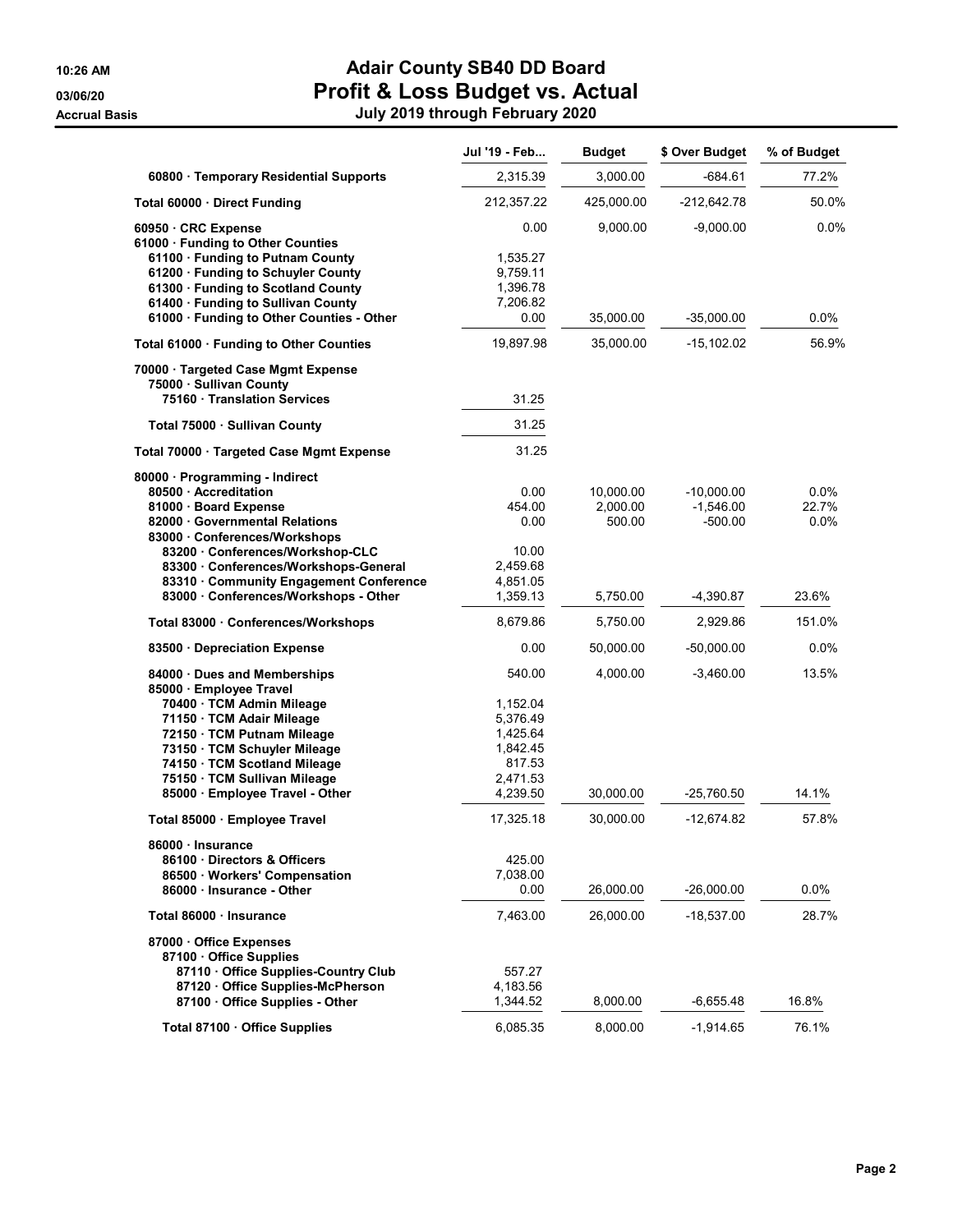|                                                                                                                                             | Jul '19 - Feb                       | <b>Budget</b> | \$ Over Budget | % of Budget |
|---------------------------------------------------------------------------------------------------------------------------------------------|-------------------------------------|---------------|----------------|-------------|
| 87200 · Postage<br>87210 · Postage-General<br>87220 · Postage-TCM<br>87200 Postage - Other                                                  | 739.70<br>538.69<br>0.00            | 2,000.00      | $-2.000.00$    | $0.0\%$     |
| Total 87200 · Postage                                                                                                                       | 1,278.39                            | 2,000.00      | -721.61        | 63.9%       |
| 87300 Advertising/Marketing                                                                                                                 | 485.00                              | 3,000.00      | $-2,515.00$    | 16.2%       |
| 87400 Copier<br>87420 Copier-McPherson<br>87400 · Copier - Other                                                                            | 3,384.48<br>0.00                    | 4,500.00      | $-4,500.00$    | $0.0\%$     |
| Total 87400 · Copier                                                                                                                        | 3,384.48                            | 4,500.00      | $-1,115.52$    | 75.2%       |
| 87450 · Employee Retention/Appreciation<br>87700 · Building Maintenance<br>87710 Janitorial                                                 | 1,756.31                            | 3,500.00      | $-1,743.69$    | 50.2%       |
| 87711 Janitorial-Country Club<br>87712 Janitorial-McPherson<br>87710 - Janitorial - Other                                                   | 4,303.97<br>6,948.32<br>12.20       |               |                |             |
| Total 87710 · Janitorial                                                                                                                    | 11,264.49                           |               |                |             |
| 87720 Lawn Care<br>87721 Lawn Care-Country Club<br>87722 Lawn Care-McPherson                                                                | 750.00<br>210.00                    |               |                |             |
| Total 87720 · Lawn Care                                                                                                                     | 960.00                              |               |                |             |
| 87730 · Snow Removal<br>87731 · Snow Removal-Country Club<br>87732 · Snow Removal-McPherson                                                 | 832.50<br>982.50                    |               |                |             |
| Total 87730 · Snow Removal                                                                                                                  | 1,815.00                            |               |                |             |
| 87700 · Building Maintenance - Other                                                                                                        | 4,850.00                            | 20,000.00     | -15,150.00     | 24.3%       |
| Total 87700 · Building Maintenance                                                                                                          | 18,889.49                           | 20,000.00     | $-1,110.51$    | 94.4%       |
| 87800 · Software & Technology<br>87810 · Soft & Tech-Country Club<br>87820 · Soft & Tech-McPherson<br>87800 · Software & Technology - Other | 104.00<br>8,632.00<br>28,717.00     | 55,000.00     | -26,283.00     | 52.2%       |
| Total 87800 · Software & Technology                                                                                                         | 37,453.00                           | 55,000.00     | -17,547.00     | 68.1%       |
| Total 87000 · Office Expenses                                                                                                               | 69,332.02                           | 96,000.00     | -26,667.98     | 72.2%       |
| 87500 · Personnel<br>51000 CLC Personnel<br>51100 CLC Center Salary Expense                                                                 | 46,016.63                           |               |                |             |
| Total 51000 · CLC Personnel                                                                                                                 | 46,016.63                           |               |                |             |
| 66000 · Payroll Expenses<br>66500 · Salary Sick<br>66700 · Salary Vacation<br>66000 · Payroll Expenses - Other                              | 19,304.15<br>28.735.37<br>47,718.69 |               |                |             |
| Total 66000 · Payroll Expenses                                                                                                              | 95,758.21                           |               |                |             |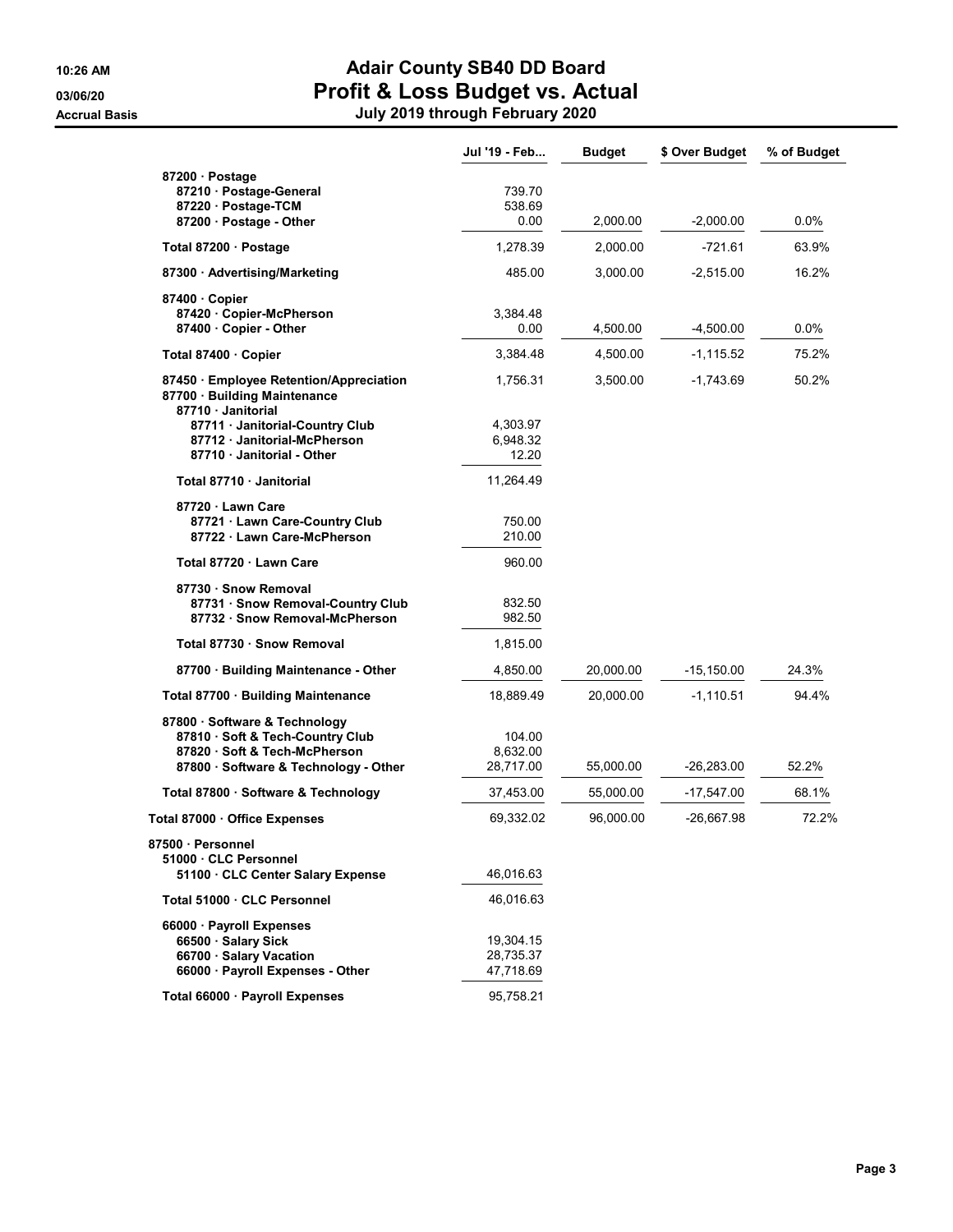|                                                                  | Jul '19 - Feb        | <b>Budget</b> | \$ Over Budget | % of Budget |
|------------------------------------------------------------------|----------------------|---------------|----------------|-------------|
| 70300 TCM Admin Salary                                           | 71,385.63            |               |                |             |
| 71110 · TCM Adair Salary Expense                                 | 213,643.99           |               |                |             |
| 71115 · TCM Adair Overtime                                       | 377.19               |               |                |             |
| 72110 TCM Putnam Salary Expense                                  | 12,730.04            |               |                |             |
| 73110 · TCM Schuyler Salary Expense                              | 24,692.05            |               |                |             |
| 74110 · TCM Scotland Salary Expense                              | 10,035.17            |               |                |             |
| 75110 · TCM Sullivan Salary Expense                              | 28,407.96            |               |                |             |
| 87510 · Salary Expense                                           | 111,602.85           |               |                |             |
| 87540 · Employee Benefits                                        | 177,210.91           |               |                |             |
| 87550 Unemployment Tax                                           | 535.51               |               |                |             |
| 87500 · Personnel - Other                                        | 0.00                 | 1,233,127.23  | -1,233,127.23  | 0.0%        |
| Total 87500 · Personnel                                          | 792,396.14           | 1,233,127.23  | -440,731.09    | 64.3%       |
| 88000 · Professional Services                                    |                      |               |                |             |
| 88100 Audit                                                      | 0.00                 | 3,900.00      | $-3,900.00$    | 0.0%        |
| 88200 · Legal Services                                           | 345.00               | 2,000.00      | $-1,655.00$    | 17.3%       |
| 88300 Consulting                                                 | 0.00                 | 1,000.00      | $-1,000.00$    | 0.0%        |
| Total 88000 · Professional Services                              | 345.00               | 6,900.00      | $-6,555.00$    | 5.0%        |
| 88500 Training                                                   |                      |               |                |             |
| 76000 · TCM Training                                             | 1,124.10<br>7,172.67 |               | $-7,827.33$    | 47.8%       |
| 88500 · Training - Other                                         |                      | 15,000.00     |                |             |
| Total 88500 · Training                                           | 8,296.77             | 15,000.00     | $-6,703.23$    | 55.3%       |
| 89000 Utilities                                                  |                      |               |                |             |
| 89100 · Electricity                                              |                      |               |                |             |
| 89110 · Electricity-Country Club                                 | 1,260.56<br>3,018.56 |               |                |             |
| 89130 Electricity-314 E McPherson<br>89100 · Electricity - Other | 0.00                 | 7,000.00      | $-7,000.00$    | 0.0%        |
|                                                                  |                      |               |                |             |
| Total 89100 · Electricity                                        | 4,279.12             | 7,000.00      | $-2,720.88$    | 61.1%       |
| 89200 Gas                                                        |                      |               |                |             |
| 89210 Gas-Country Club                                           | 336.66               |               |                |             |
| 89220 Gas-McPherson                                              | 469.95               |               |                |             |
| 89200 Gas - Other                                                | 0.00                 | 2,500.00      | $-2,500.00$    | $0.0\%$     |
| Total $89200 \cdot$ Gas                                          | 806.61               | 2,500.00      | $-1,693.39$    | 32.3%       |
| 89300 Trash                                                      |                      |               |                |             |
| 89310 Trash-Country Club                                         | 660.40               |               |                |             |
| 89320 Trash-McPherson                                            | 625.91               |               |                |             |
| 89300 Trash - Other                                              | 0.00                 | 2,000.00      | $-2,000.00$    | 0.0%        |
| Total 89300 Trash                                                | 1,286.31             | 2,000.00      | $-713.69$      | 64.3%       |
| 89400 · Telephone & Internet                                     |                      |               |                |             |
| 70250 TCM On Call Phone                                          | 1,215.40             |               |                |             |
| 89410 · Telephone & Internet-Country CI                          | 1,323.40             |               |                |             |
| 89420 · Telephone & Internet-McPherson                           | 7,144.63             |               |                |             |
| 89400 · Telephone & Internet - Other                             | 0.00                 | 11,000.00     | $-11,000.00$   | 0.0%        |
| Total 89400 · Telephone & Internet                               | 9,683.43             | 11,000.00     | $-1,316.57$    | 88.0%       |